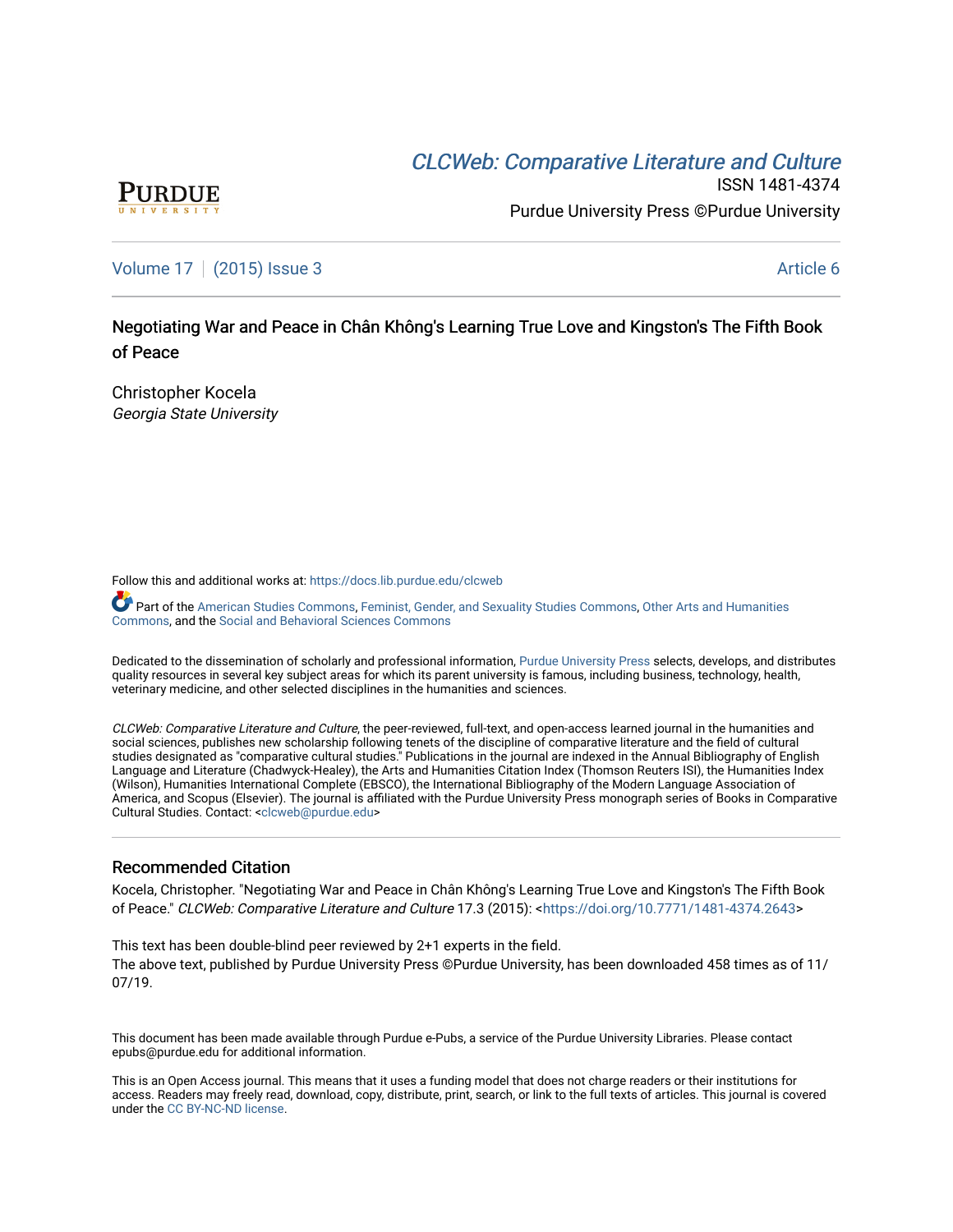UNIVERSITY PRESS <[http://www.thepress.purdue.edu>](http://www.thepress.purdue.edu/)

**PURDUE** 



ISSN 1481-4374 [<http://docs.lib.purdue.edu/clcweb>](http://docs.lib.purdue.edu/clcweb) Purdue University Press **©**Purdue University

*CLCWeb: Comparative Literature and Culture*, the peer-reviewed, full-text, and open-access learned journal in the humanities and social sciences, publishes new scholarship following tenets of the discipline of comparative literature and the field of cultural studies designated as "comparative cultural studies." In addition to the publication of articles, the journal publishes review articles of scholarly books and publishes research material in its *Library Series.* Publications in the journal are indexed in the Annual Bibliography of English Language and Literature (Chadwyck-Healey), the Arts and Humanities Citation Index (Thomson Reuters ISI), the Humanities Index (Wilson), Humanities International Complete (EBSCO), the International Bibliography of the Modern Language Association of America, and Scopus (Elsevier). The journal is affiliated with the Purdue University Press monog-raph series of Books in Comparative Cultural Studies. Contact: [<clcweb@purdue.edu>](mailto:clcweb@purdue.edu)

> **Volume 17 Issue 3 (September 2015) Article 6 Christopher Kocela, "Negotiating War and Peace in Chân Không's** *Learning True Love* **and Kingston's** *The Fifth Book of Peace***"**

<http://docs.lib.purdue.edu/clcweb/vol17/iss3/6>

Contents of *CLCWeb: Comparative Literature and Culture* **17.3 (2015)** Thematic Issue *Life Writing and the Trauma of War***. Ed. Louise O. Vasvári and I-Chun Wang** [<http://docs.lib.purdue.edu/clcweb/vol17/iss3/>](http://docs.lib.purdue.edu/clcweb/vol17/iss3/)

**Abstract**: In his article "Negotiating War and Peace in Chân Không's *Learning True Love* and Kingston's *The Fifth Book of Peace*," Christopher Kocela analyzes Sister Chân Không's autobiography and Maxine Hong Kingston's memoir as examples of women's transBuddhist life writing about cultural differences and transnational communities in the wake of war. Kocela argues that Chân Không's autobiography advocates a form of community building based on a nondiscriminatory practice of empathy that supersedes the need for forgiveness or vindication among participants in the Vietnam War. Kingston's memoir, by contrast, advocates Chân Không's teaching while raising questions about the political implications of empathy in an age of pluralism. Kocela argues that a comparison of these texts reveals important differences in the way that Asian and Asian American women employ Buddhist principles of nondiscrimination and interbeing in negotiating issues of reconciliation and return in life writing.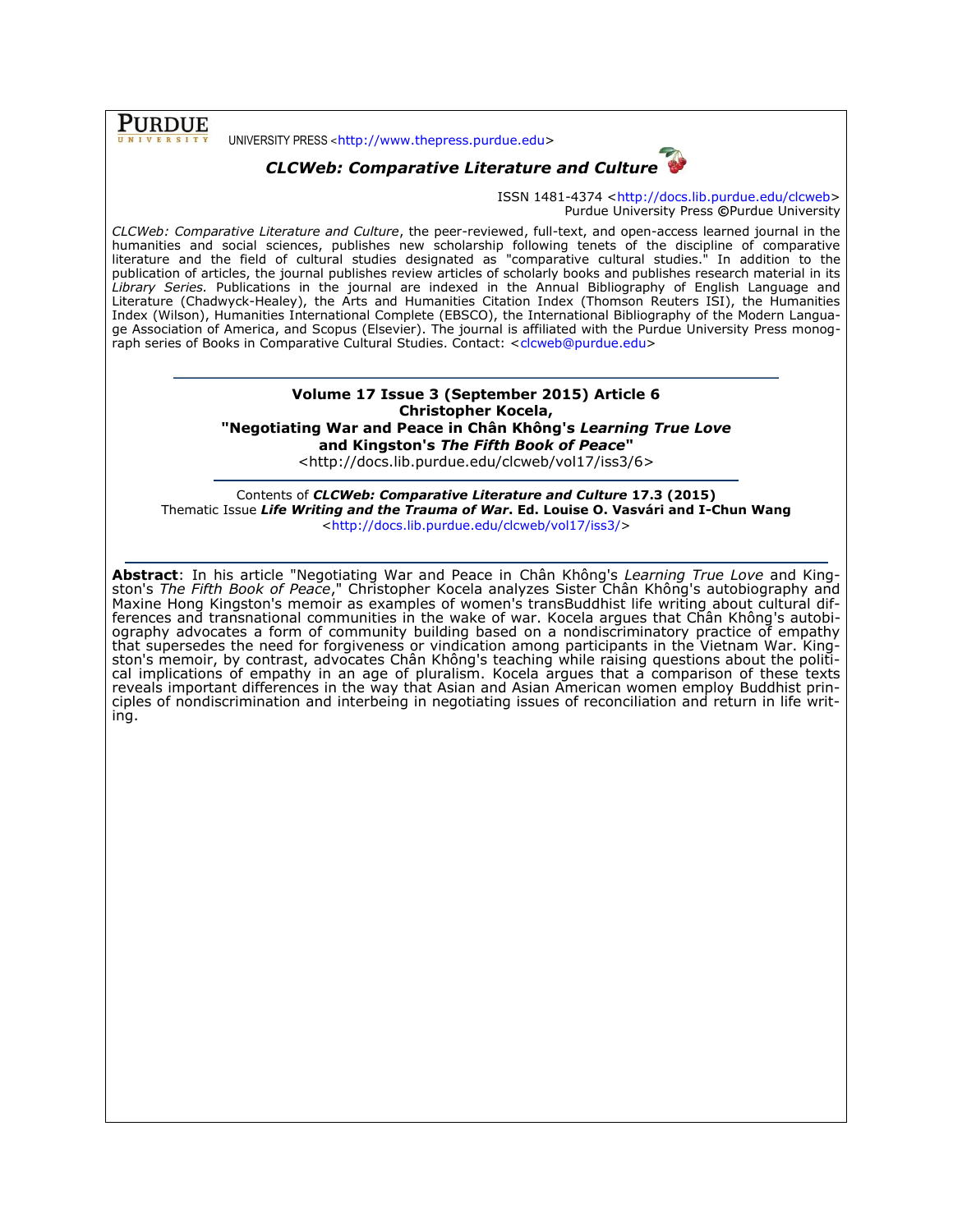### **Christopher KOCELA**

### **Negotiating War and Peace in Chân Không's** *Learning True Love* **and Kingston's** *The Fifth Book of Peace*

In their Introduction to *TransBuddhism*, Nalini Bhushan and Abraham Zablocki call attention to the important role women's life writing plays in encouraging contact and communication between Buddhist traditions across national divides (2). At root of this process is not only the global spread of feminist perspectives, but also a concerted effort on the part of Buddhist women to understand and overcome linguistic and cultural differences that have historically prevented their collaboration on issues such as war and poverty (Tsomo 152). In this study I read Sister Chân Không's autobiography *Learning True Love: Practicing Buddhism in a Time of War* and Maxine Hong Kingston's memoir *The Fifth Book of Peace* as examples of women's transBuddhist life writing about cultural differences and transnational communities in the wake of the Vietnam War. By comparing these particular texts and authors, my aim is to analyze and develop the implicit dialogue that exists between them. Chân Không, a Vietnamese nun and long-time associate of Zen (or Thien) monk Thich Nhat Hahn, is well known internationally for her humanitarian activism during and after the Vietnam War. Her autobiography, written in English and originally published in 1993, was expanded and reissued in 2007 with an introduction by Kingston, who credits the text with shaping her understanding of pacifism and for teaching readers how to "reconcile ourselves with the Vietnamese people and our own history, and put that war to rest" (xii). Chân Không's influence is clearly evident in *The Fifth Book of Peace,* Kingston's most explicitly Buddhist writing to date and her first memoir since the publication of her *The Woman Warrior* in 1976 and *China Men* in 1981. Over a third of *Fifth Book* is devoted to describing the Veterans Writing Group Kingston organized in the 1990s**,** which included meetings with Chân Không and Thich Nhat Hahn in the United States and at their monastic practice center in Plum Village (France). These meetings also reveal the extent to which Chân Không's own teaching has developed in dialogue with veterans. Yet despite their shared investment in Buddhist practices of mindfulness, empathy, and nondiscrimination, a comparison of *The Fifth Book of Peace* and *Learning True Love* reveals significant differences in the role each writer attributes to those practices in the context of community-building during and in the wake of war. I argue that these differences reflect the strategies through which Chân Không and Kingston negotiate both war and peace through the writing process.

Feminist and postcolonial criticism has emphasized the ways in which Asian American life writing subverts Western autobiographical conventions. Rocío G. Davis argues that texts such as Kingston's *The Woman Warrior* and Michael Ondaatje's *Running in the Family* emphasize community over the individuality of the author, creating a relational form of life writing that "challenges the fundamental paradigm of the independent self of traditional autobiography" (45). Similarly, Katherine Hyunmi Lee observes that, in contrast to the celebration of "metaphysical selfhood" (184) in biographies of Caucasian men, life writing by Asian American women constructs a socially mediated form of self which "cannot (and does not necessarily desire to) achieve transcendence" (185). Buddhist life writing tends to sharpen this focus on community and social relations at the expense of selfhood, reflecting the fact that Buddhism regards "no self" (in Sansk**rit**, *anatman*) as one of three marks or seals of existence, alongside impermanence (*anitya*) and suffering (*duhkha*). In the *Anattalakkhana Sutta* or "Discourse on the Not-Self Characteristic," the Buddha attributes the universality of human suffering to the belief that emotions, perceptions, and consciousness comprise a permanent self; accordingly, Buddhists regard spiritual practice as an effort to achieve liberation from attachment to selfhood. The result is life writing that frequently subverts the conventional autobiographical relationship between experience and subjectivity. According to Sidonie Smith and Julia Watson, a fundamental teaching of autobiography is that the subject does not predate experience but is constituted by it: "experience, then, is the very process through which a person becomes a certain kind of subject owning certain identities in the social realm" (31). In Buddhist life writing such as Le Ly Hayslip's *Child of War*, *Woman of Peace* or Ayya Khema's *I Give You My Life*, however, autobiographical subjects place a spiritual and political premium on relinquishing the tendency to own identities based on accumulated experience. While not denying the emotions and conflicts to which experience gives rise, Buddhist life writers tend to emphasize their impermanence and interdependence on a variety of social and environmental factors.

In their address to wartime experience in particular, both Chân Không and Kingston endorse an understanding of subjectivity that reflects what Thich Nhat Hahn calls "interbeing." Derived from the traditional Buddhist concept of "dependent origination" (*pratityasumutpada*), interbeing emphasizes the radical intertwining of the self with all other selves, giving rise to an understanding of social reality in which everyone shares responsibility for violence and injustice. In *Being Peace* Nhat Hahn illustrates the radical ethical implications of interbeing by describing his reaction to the suicide of a twelve yearold Vietnamese "boat girl" who had been raped by a Thai pirate: "If you take the side of the little girl, then it is easy. You only have to take a gun and shoot the pirate. But we can't do that. In my meditation, I saw that if I had been born in the village of the pirate and raised in the same conditions as he was, I would now be the pirate … If you take a gun and shoot the pirate, you shoot all of us, because all of us are to some extent responsible for this state of affairs" (65-66). Awareness of interbeing provides the basis for a form of engaged Buddhism that seeks social remedies for common sources of human weakness and misunderstanding across cultural differences. Originally associated with Nhat Hahn's founding of the Society of Youth for Social Services during the Vietnam War, engaged Buddhism has since come to denote a wide variety of Buddhist responses to social and political problems including Sulak Sivaraksa's humanitarian and environmentalist efforts in Thailand and the Dalai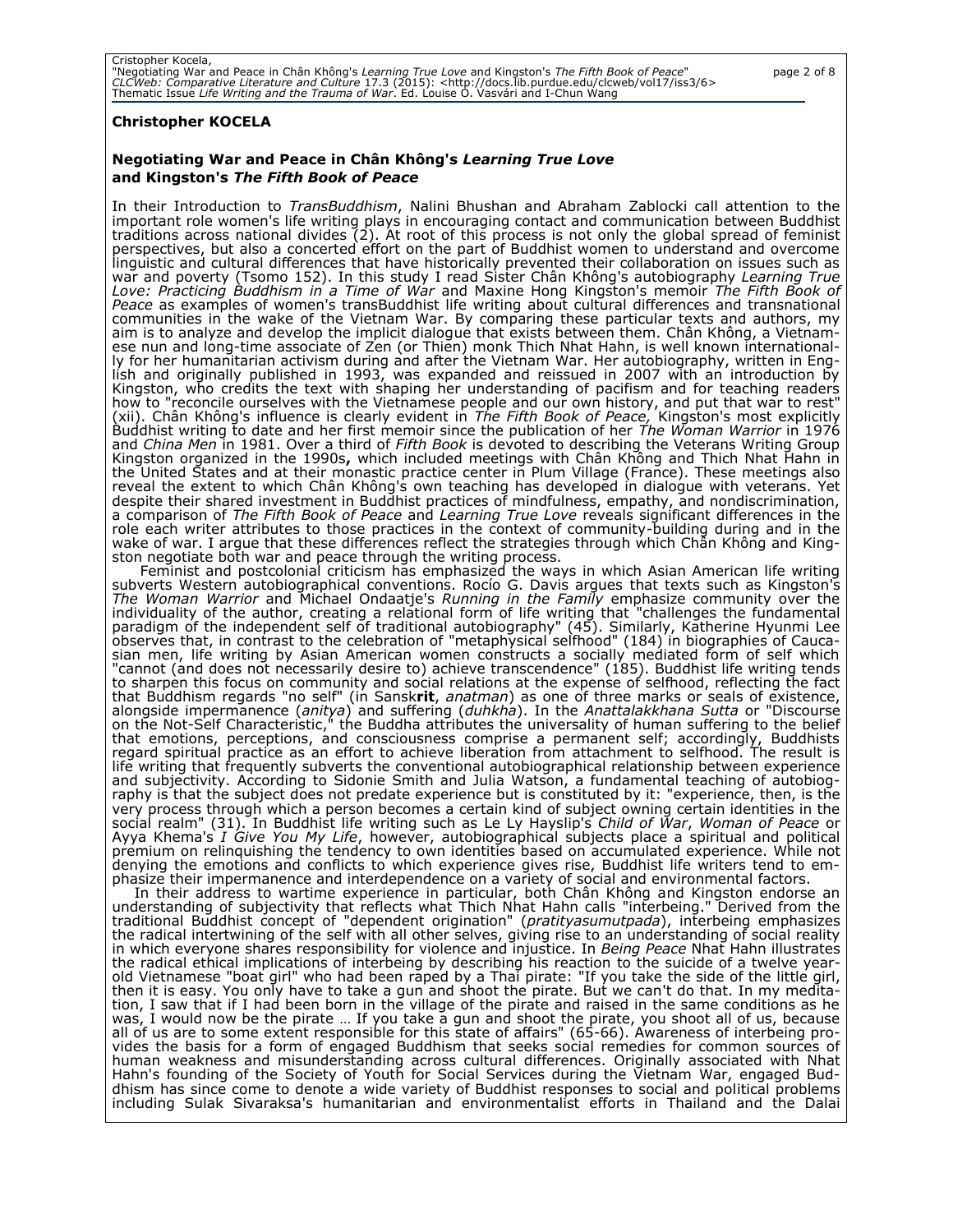## Cristopher Kocela, "Negotiating War and Peace in Chân Không's *Learning True Love* and Kingston's *The Fifth Book of Peace*" page 3 of 8<br>*CLCWeb: Comparative Literature and Culture 17.3 (2*015): <http://docs.lib.purdue.edu/clcweb/vol1

Lama's Middle Way approach to Tibetan self-determination. For both Kingston and Chân Không, however, interbeing and its transformative potential is bound up not only with meditation and mindfulness, but with the writing process itself. At the heart of *Learning True Love* is the spiritual progression through which Cao Ngoc Phuong (Chân Không's birth name) becomes the nun Chân Không, whose dharma name means True Emptiness or "empty of a separate self … It is a celebration of interconnectedness, of interbeing" (239). In order to demonstrate her spiritual worthiness of this name, Chân Không must relinquish her claim on any sort of fixed identity including the identity that accrues to her as a victim of, and witness to, the violence of the war in Vietnam. I argue that *Learning True Love*  depicts this renunciation as a form of imaginative projection into the lives of others analogous to the process of writing itself: as a result, the political power of engaged Buddhism in the text becomes tied — problematically at times — to the reader's own ability and/or willingness to empathize. Similarly, Kingston's *The Fifth Book of Peace* also links awareness of interbeing to renunciation and the writing process; but for Kingston, what must be renounced is the temptation to embrace a solitary writing life in which imaginative projection and empathy threaten to substitute for social engagement. This important difference between Kingston and Chân Không on the subject of empathy complicates what Shan (10-11) and Shounan (106) portray as Kingston's straightforward adoption of Nhat Hahn's teachings. For Kingston, as a Chinese American without any firsthand experience of war, the danger of empathy lies in what Dominick LaCapra describes as its tendency to become a "self-sufficient psychological response that obviates or obscures the need for sociopolitical understanding" (134). Consequently, *The Fifth Book of Peace* documents at the level of both form and content Kingston's efforts to develop a communal form of life writing that enables compassion without the erasure of cultural and historical difference of which, in Chân Không's autobiography, it sometimes appears to be the case.

Despite its advocacy of no-self and interbeing, Chân Không's *Learning True Love* reads as a straightforward autobiography. Beginning with her childhood in Ben Tre City during French colonialism, the narrative details her first meeting with Thich Nhat Hahn in 1959, her work as part of his Order of Interbeing in Saigon during the escalation of the Vietnam War and**,** after her exile from the country in 1968**,** her humanitarian activism and teaching tours of Europe and the United States in the 1970s and 1980s. The first edition of the autobiography, published in 1993, concludes with her ordination as a nun in 1988 and the 2007 edition updates her life story by describing her role in the establishment of Deer Park monastery in California, the first US-American branch of the Order of Interbeing. This version concludes with an emotional account of her return to Vietnam for Nhat Hahn's muchpublicized teaching tour in 2005 — her first return to her home country in thirty-seven years.

Chân Không's autobiography is organized in keeping with what David J. Leigh calls a "directional image" (2), an emotional childhood experience that in many spiritual autobiographies provides the subject with a touchstone for measuring spiritual and ethical development. In *Learning True Love* that image emerges out of the egalitarian discipline instilled in Cao Ngoc Phuong by her parents. Growing up in a home shared by eight siblings and twelve cousins, Phuong was taught not to expect any favoritism from her parents in the apportioning of food or chores. As she writes: "Mother and Father cared for all of us equally, without discrimination. At mealtimes, no one was allowed to say, 'I am your daughter, so I deserve more food than my cousins'" (3). This model of caring nondiscrimination is presented as explanation for Phuong's attraction, as a university student, to Nhat Hahn's spiritual teaching, which cut through the discriminatory views of traditional Buddhist monks by affirming the importance of social work and the possibility of enlightenment for women (14-16).

*Learning True Love* portrays Phuong's evolving commitment to nondiscrimination through a recurring narrative pattern. Repeatedly tested by situations that tempt her to take a self-interested or onesided view, she responds by invoking or**–**as her practice develops**–**directly experiencing the truth of interbeing. Over the course of the book, this pattern serves to authenticate her spiritual progress in Buddhist terms by portraying it as the result of practice rather than faith or uncommon ability. Initially Phuong tends to respond to challenges by invoking an abstract idea of interbeing. When two of her friends are killed by grenades she works through her anger and frustration by meditating and calling on the power of *Avalokitesvara*, the *bodhisattva* ("enlightened being") of compassion, which enables her to see, as she puts it, that "men are not our enemies. Our only enemies are the misunderstanding, hatred, jealousy, and ignorance that lead to such acts of violence" (89). Later Phuong develops the capacity to experience nondiscrimination directly through empathy for others. She recounts an experience in which, coming upon soldiers about to shoot innocent villagers, she is able, despite her "limited English" (153), to stop them by communicating their shared sense of fear: "Looking deeply into the soldiers' faces, I could see that they were good people … But the situation of war had made them act like barbarous killers" (153). For Phuong, this practice of getting "in the skin" (160, 203) of another person becomes key to dissolving political oppositions and working for peace and reconciliation after the war. When frustrated in her efforts to bring humanitarian aid to Vietnamese children by the communist government, she works by seeing through the eyes of her opponent: "Filled with fear, suspicion, and also arrogance from having won the war and being one of the rulers of Vietnam now, I could see myself behaving in the same way as those who were raised in that atmosphere" (197). After she leaves Vietnam in 1968 she dedicates herself to learning English so as to better convey the suffering of the Vietnamese people to the Western media (144) and to aid in Nhat Hahn's teaching of compassion and empathy during his tours of the United States. At the end of the book, Chân Không portrays her ability to write in English and to communicate with Westerners as key to her success as a proponent of interbeing: "As you read these lines and know that, in a remote area of Vietnam, children who are severely malnourished are receiving some funds from Plum Village, you can see that act of love as the collective work of thousands of hands and hearts. All of us, indeed, inter-are" (294).

As suggested by these concluding lines, the power of engaged Buddhism in *Learning True Love*  depends, finally, on persuading the reader to participate in Chân Không's practice of empathy and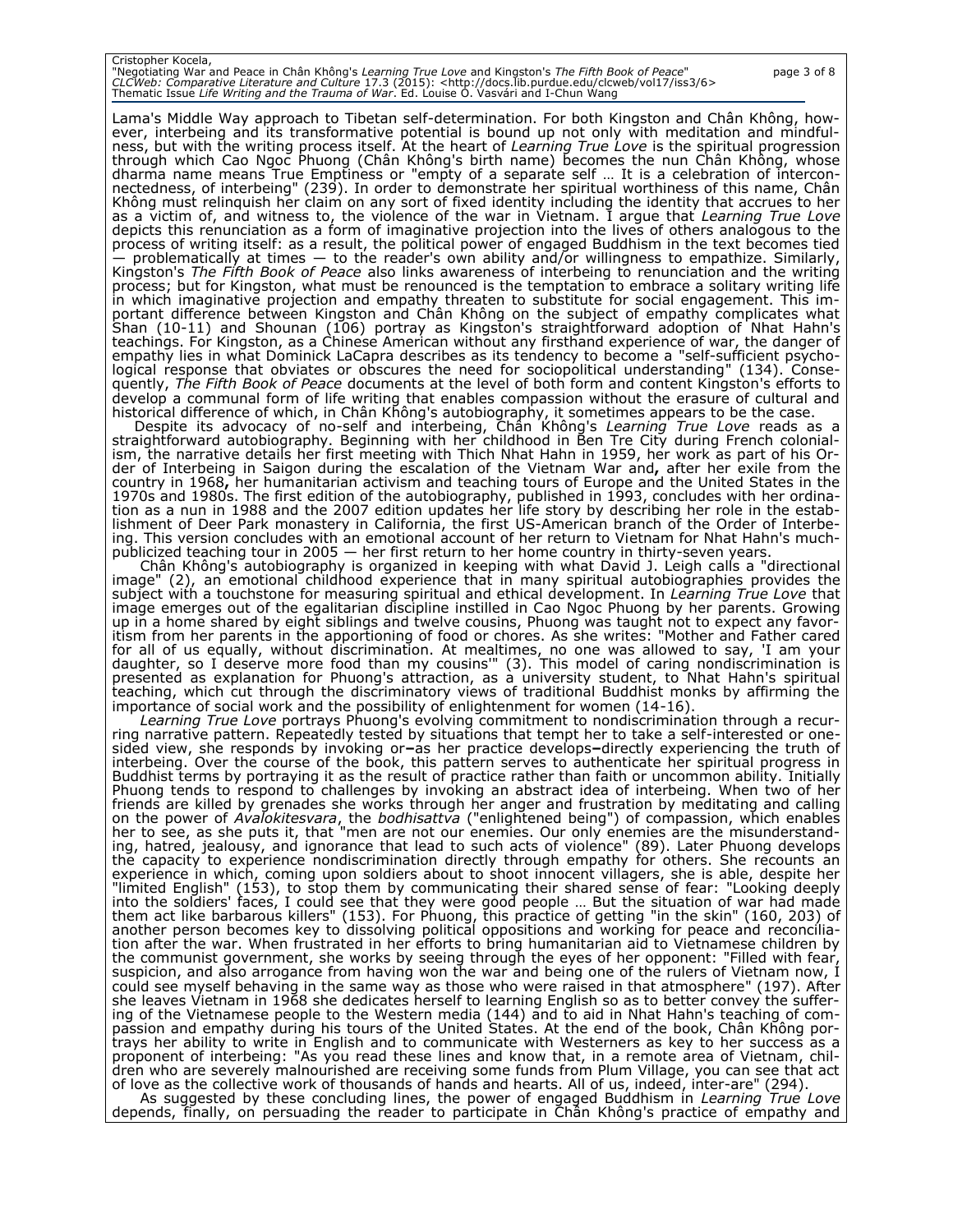## Cristopher Kocela, "Negotiating War and Peace in Chân Không's *Learning True Love* and Kingston's *The Fifth Book of Peace*" page 4 of 8<br>*CLCWeb : Comparative Literature and Culture 17.3 (2*015): <http://docs.lib.purdue.edu/clcweb/vol

compassion, becoming, in effect, a part of her spiritual *sangha* ("community"). To the extent that the book succeeds in this endeavor it does so, I suggest, by working through several of the ideological difficulties associated with postwar return and reconciliation in Vietnamese American literature. On one level, through its depiction of Chân Không's wartime experiences, exile in the West, and her eventual return to Vietnam as a spiritual teacher, *Learning True Love* exhibits all the key characteristics of Vietnamese American narratives of witness. But in contrast to these narratives which attempt to bring about a "perspectival shift" (Janette xviii) on mainstream representations of Vietnam in the United States, Chân Không's position as a member of the Vietnamese diaspora outside the U.S. enables her to target aspects of US-American imperialism not recognized in Vietnamese American texts. Recent scholarship has portrayed the quest for reconciliation and forgiveness in Vietnamese American life writing as testament to the ongoing influence of postwar US-American imperialism. Mimi Thi Nguyen, employing Derrida's theory of symbolic gift-giving, argues that US-American imperialism operates by bestowing a humanitarian "gift of freedom" on other nations for which it demands recompense in the form of forgiveness and exoneration from its victims. This imperialistic logic is registered in Denise Chong's biography of Phan Te Kim Phúc, *The Girl in the Picture*, which portrays the symbolic conclusion of Kim Phúc's journey from Vietnam to North America as dependent on her forgiveness of the American bombers who dropped napalm on her as a child (Nguyen 114-17). In a similar vein, Chihming Wang argues that the longed-for reconciliatory return to Vietnam in memoirs such as Andrew Pham's *Catfish and Mandala* and Andrew Lam's *Perfume Dreams* produces, in the Vietnamese American subject a troubling awareness of his "diasporic aura as a sign of power conferred by the history of US imperialism" (183). In contrast to the texts examined by Nguyen and Wang, *Learning True Love*  advances an understanding of reconciliation that explicitly rejects the common neoliberal equation of humanitarianism with the conferral of "rights" or "freedom" (for more on the connections between human rights initiatives and neoliberalism, see Dahbour; Schwenkel). In her autobiography Chân Không points out repeatedly how her approach to peace and social aid evolved out of her renunciation of the right to forgive or condemn for political purposes. When four members of the School of Youth for Social Service are murdered by unknown assailants in 1967, she is pressured by representatives of each warring party to denounce the other as responsible for the act; but she responds instead by publicizing the fact that the murderers had been heard apologizing to their victims before shooting them: "It was obvious that these men had been forced to kill our friends, for if they refused, they themselves could have been killed. In the speech I wrote**…**I thanked the murderers for saying that they were forced to kill" (106). Chân Không's actions here call to mind Charles Taylor's notion of "transitional justice" (705) as a response to violence in which one "renounces the right conferred by suffering, the right of the innocent to punish the guilty, of the victim to purge the victimizer. The move is the very opposite of the instinctive defense of our righteousness. It is a move which can be called forgiveness, but at a deeper level, it is based on a recognition of common, flawed humanity" (709). In Taylor's view, both Nelson Mandela's Truth and Reconciliation Commission in South Africa and the Dalai Lama's Middle Way solution to Tibetan independence exemplify this strategy, but such tactics frequently placed Chân Không at odds with U.S. anti-war protestors and peace organizers. As early as 1968 U.S. peace activists believed peace could be reached in Vietnam only through the defeat of the South Vietnamese and the complete withdrawal of military forces, a strategy that in Chân Không's view elevated long-term political objectives over the immediate suffering of the Vietnamese (135). Similarly, she makes clear that despite the esteem in which she is held by human rights organizations around the world she refuses affiliation with these organizations and "never claims to work for human rights" (211). For Chân Không, humanitarian efforts should be conducted without "any distinction between the person who gives the help and the one who receives it, just as the right hand helps the left hand without looking down upon it or expecting any special thanks" (280). Accordingly, she avoids the language of vindication or forgiveness in describing her return visit to Vietnam after nearly forty years in exile.

Yet while the depiction of renunciation works effectively to legitimate Chân Không's strategy of nondiscrimination, other aspects of the narrative in *Learning True Love* detract from the reader's ability to empathize with this approach. Perhaps the most conspicuous rhetorical feature of the work is its incantatory repetition of the statement that Chân Không was "never tired" (76, 149, 154, 278) in pursuing her humanitarian goals: "Vietnamese and others around the world were also shouldering great responsibilities to try to help alleviate the suffering in Vietnam, but many of them became exhausted — today we call it 'burnout.' I never felt that way" (76). As this address to "burnout" suggests, Chân Không is cognizant of the fact that Western readers are likely to question the pre-eminence of empathy in her spiritual and political practice. One of the persistent risks run by witness narratives focused on war is their potential to demand too much of their readers, producing disengagement or compassion fatigue as a result of overexposure to trauma or violence (Smith and Watson 137). But *Learning True Love* addresses doubts about empathy solely in terms of how to overcome its weakening or absence and never by addressing the possibility that one might choose, for moral or political reasons, not to empathize. Initially, Chân Không is herself uncertain about why she is able to work beyond the endurance of others (77); but by the time she returns to Vietnam, she has come to realize that the solution to concerns about compassion fatigue is empathy itself: "In this moment I realized the significance of this return of Thay and his Sangha to Vietnam. Suddenly, I felt connected to everything without discrimination — it was all equally good. I felt the same empathy for all, and decided to accept them as they were … From that day on I started working from early morning until late at night. I was never tired" (278). Absent in this epiphany is any awareness of the fact that, for some readers, "empathy has become an ideologically suspect myth of benevolence designed by the powerful to justify their practice of selectively appropriating the cultures of the powerless" (Huang 147-48). While Chân Không's status as a Vietnamese exile would seem to deflect accusations that she acts out of imperial-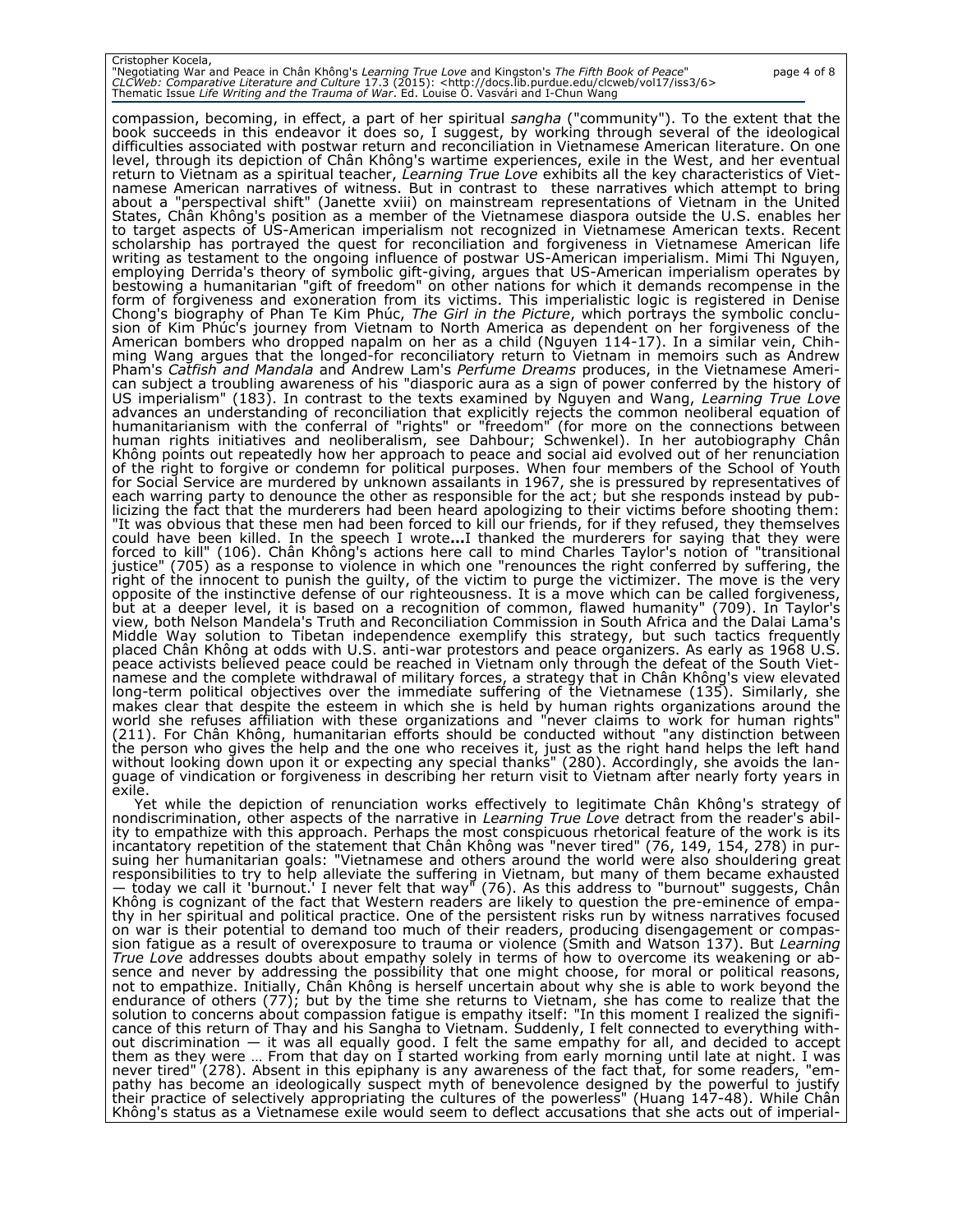## Cristopher Kocela, "Negotiating War and Peace in Chân Không's *Learning True Love* and Kingston's *The Fifth Book of Peace*" page 5 of 8<br>*CLCWeb: Comparative Literature and Culture 17.3 (2*015): <http://docs.lib.purdue.edu/clcweb/vol17

istic motives, her reliance on empathy could nonetheless appear problematic for Western, and particularly US-American, readers attempting to embrace her practice of socially engaged Buddhism.

Kingston's *The Fifth Book of Peace* dramatizes some of the difficulty of translating Chân Không's practice of empathy into an American cultural context. Through its direct engagement with Chân Không's teaching as delivered to war veterans in the United States, Kingston's memoir registers a response perhaps prevalent among Western readers of *Learning True Love*, which is that, despite the inspirational appeal of Chân Không's depiction of interbeing, it is necessary to question the political implications of empathy in an age of pluralism. In *The Fifth Book* this questioning emerges not only in the immediate reactions of some veterans, but also in Kingston's representation of the relationship between life writing and interbeing. The formal complexity of Kingston's memoir reflects an attempt to preserve Chân Không's approach to transBuddhist community-building while remaining more attentive to the possible dangers of empathy as a practice capable of simply denying, rather than attempting to work across, cultural difference and otherness. In contrast to Chân Không 's *Learning True Love*, Kingston's *The Fifth Book* poses a challenge to the conventions of memoir by bringing together extended passages of fiction and life writing. *The Fifth Book* covers nearly ten-and-a-half years of Kingston's life beginning in October 1991 with the firestorm that destroyed numerous homes and neighborhoods in the Oakland-Berkeley area including Kingston's own**,** and ending on International Women's Day 2002. The four sections of the book are named for four traditional natural elements because, as Nicole McDaniel notes, "the qualities of each element — the creativity of wood [in the form of paper], the energy of fire, the endurance of earth, and communication of water — influence how Kingston organizes each chapter" (4). The first section, "Fire," depicts Kingston's failed effort to rescue the manuscript of her novel-in-progress from her burning home in Berkeley, which was destroyed on the day of her father's funeral. Devastated by these combined losses, she interprets the burning of her home as both an act of revenge by her father, and as karmic retribution for the current war in Iraq: "For refusing to be conscious of the suffering we caused … we are given this sight of our city in ashes. God is teaching us, showing us this scene that is like war" (14).

The second section of the memoir, "Paper," describes her unsuccessful attempts, both in the United States and on previous trips to China, to locate three lost Books of Peace — centuries-old collections of Chinese wisdom which may or may not exist. This brief section concludes with Kingston's decision to recreate the contents of her burned manuscript, a "Fourth Book of Peace" that aims to provide a "happy ending to the Viet Nam War" (61). "Water," the third section of the memoir, presents the recreated manuscript and serves as a sequel to Kingston's 1988 novel, *Tripmaster Monkey: His Fake Book*. Like *Tripmaster Monkey*, "Water" is narrated by the *bodhisattva* of compassion, Kuan Yin, who follows Wittman Ah Sing, his wife Taña, and their son Mario from California to Hawaii during the war. Based loosely on Kingston's own experiences moving to Hawaii in 1967, Wittman's story focuses on the creation of a temporary Sanctuary where soldiers write Statements of Conscience against the war. Finally, the last and longest part of the memoir, "Earth," is devoted to the Veterans Writing Group which Kingston organized in June 1993. Part creative writing class, part therapy group, and part *sangha*, the Veterans Writing Group provides its members with an opportunity to discuss their wartime experiences and traumas and to capture them in fiction and life writing. "Earth" depicts those discussions and writings in detail**,** even incorporating into the text whole stories and poems produced by the veterans for the workshops. While several of these texts have subsequently been published as a separate collection edited by Kingston entitled *Veterans of War, Veterans of Peace*, their combined effect in *The Fifth Book* is to establish a sharp contrast between the narrative form of "Earth" and the previous, more univocal portions of the text. As I suggest, this chaotic communal narrative represents a deliberate effort on Kingston's part to remedy the losses and traumas registered earlier in the memoir.

While writing *The Fifth Book*, Kingston spoke of it as an effort to give expression to the new, communal vision of self which she discovered in the wake of the Oakland-Berkeley fire. Although she had always felt a sense of duality as a Chinese American torn between cultural traditions in the East and the West, the fire, by destroying her home and rendering her completely dependent on others, made her realize more powerfully than ever that "the self is always in context with society and community" (Kingston qtd. in Simmons 164). Accordingly, she began to see that the only hope of working through her own trauma was to look for a solution to suffering and war on a global scale: "the only way I can integrate East and West is by thinking about global politics or a global peace-making mission" (Kingston qtd. in Simmons 164). In *The Fifth Book*, engaged Buddhism clearly provides the model and the practice for carrying out this transnational peace-making project. Although Kingston's *China Men*  makes subtle use of Buddhist tales to blur boundaries between fiction and autobiography (Lim 303 and although *Tripmaster Monkey* is narrated by the bodhisattva Kuan Yin, *The Fifth Book of Peace* showcases the importance of Buddhist retreat and meditation to Kingston's writing and teaching. At the first meeting of the Veterans Writing Group she instructs participants to think of writing as a form of meditation: "Writing is like meditation: you sit breathing in silence, only you add one thing — the writing. Instead of letting thoughts and pictures and feelings go by, you hold on to them. You slow them down. You find the words for them … Writing, you change. And you change the world, even the past" (*The Fifth Book* 266). Several meetings of the group take place as part of Thich Nhat Hahn's teaching tours of the United States during which both he and Chân Không provide spiritual instruction to Kingston and the veterans. Teachings on interbeing loom large in Kingston's representation of these meetings, and Chân Không's discussions with the veterans refer to several of the events depicted in her autobiography, establishing an intertextual relationship between *The Fifth Book* and *Learning True Love*. Yet despite her reverence for these Buddhist teachers, Kingston is not uncritical in her rendering of them. At various points she remarks on the detachment and abstraction of Nhat Hahn's teaching, concluding that "it's up to me to teach the veterans practically" (308). She also reflects critically on Chân Không's practice of getting "in the skin" of her interlocutors: "Sister Phuong says, 'This group of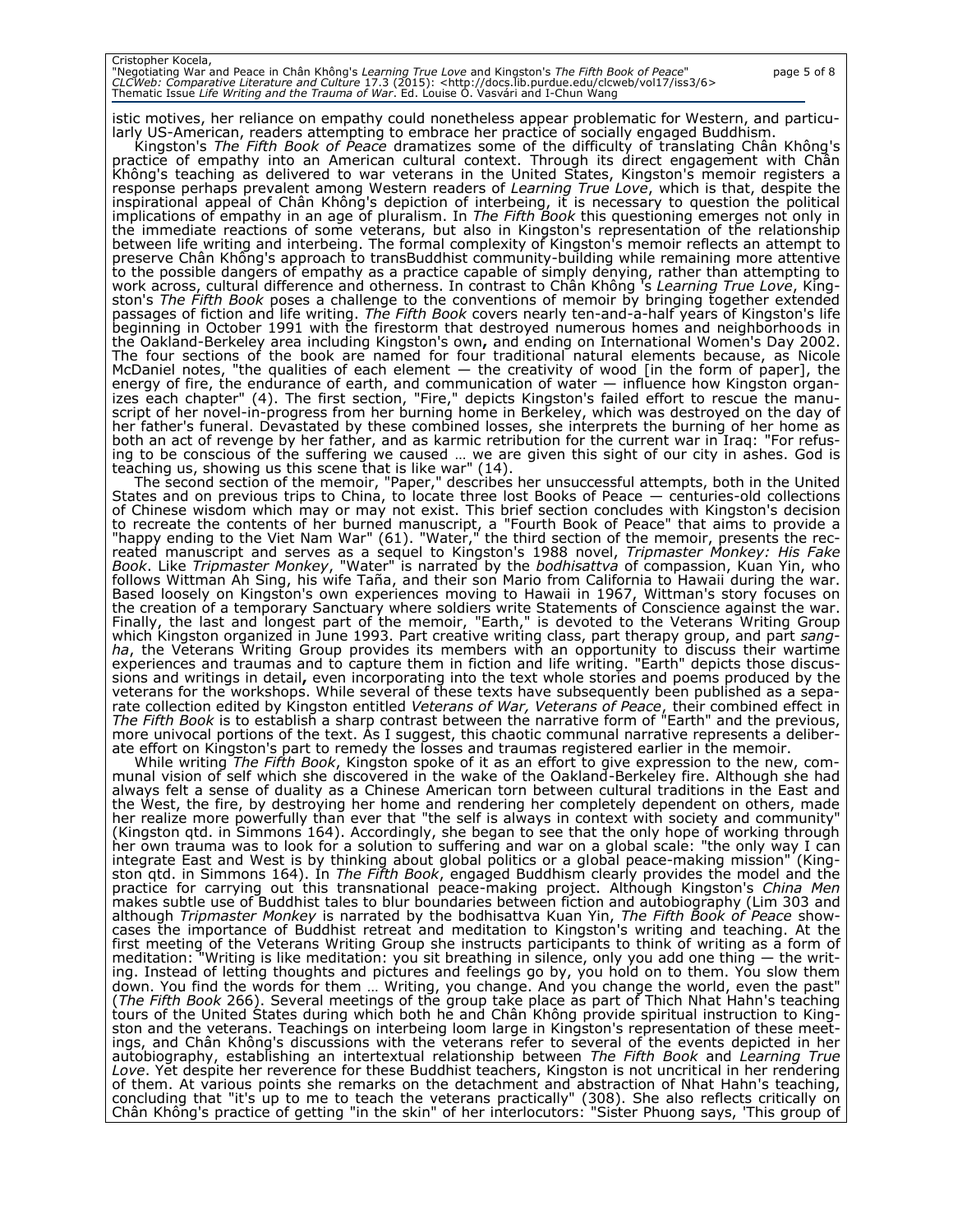#### Cristopher Kocela,

"Negotiating War and Peace in Chân Không's *Learning True Love* and Kingston's *The Fifth Book of Peace*" page 6 of 8<br>*CLCWeb : Comparative Literature and Culture 17.3 (2*015): <http://docs.lib.purdue.edu/clcweb/vol1

veterans, you suffer less than other veterans.' She says such a thing with Jeff Barber's artificial leg sticking out before her. Where does she get the notion that these people have less suffering? … She's too impressed by drama. She's a Buddhist, she's Sister True Emptiness, yet doesn't feel the drama in our silence" (307). Later, when the group travels to Plum Village for the filming of a BBC documentary, Kingston's reservations are echoed in the comments of a veteran who confesses to her, "I have problems with Sister Chân Không and her generalities. I don't like her politics" (377). Although Kingston turns to engaged Buddhism as a practice for bringing together East and West, she is not entirely satisfied with the model of community it provides.

In an interview conducted shortly after the publication of *The Fifth Book*, Kingston provides some insight into the source of her dissatisfaction. When asked whether she regards *The Fifth Book* as an effort to come out as a Buddhist, she speaks about the importance of meditation in her life but opts for a more inclusive account of her identity: "You know the linguistic concept of 'et cetera'? I am Buddhist, *et cetera*. I am Chinese-American, et cetera. I'm an American, et cetera. I'm a writer, et cetera" (Kingston qtd. in Whalen-Bridge 181). Kingston then goes on to say that awareness of interconnectedness, in her view, does not entail the complete elimination of the ego, since "it seems to me we always have one, and I don't think I understand that, about letting go of ego" (182). In contrast with Chân Không's unhesitating endorsement of empathy and nondiscrimination, Kingston's comments suggest her unwillingness to privilege Buddhist insight or practice above other forms of cultural or ethnic identity. Tsomo argues that this difference often separates Asian American Buddhist from Asian Buddhist women (152), but Kingston's desire to strike a balance between various kinds of affiliation should not be read as lack of commitment to her Buddhist values. On the contrary, in a subsequent interview she does not hesitate to claim a specifically Buddhist objective for *The Fifth Book* and *Veterans of War*. In response to an interview question about how her most recent books reflect her idea of the "woman warrior" she writes that "I am working on a Buddhist definition. With his/her sword, Manjusri cuts through ignorance and wrong views and delusion" ("Maxine Hong Kingston"

[<https://www.sonshi.com/maxine-hong-kingston-interview.html>](https://www.sonshi.com/maxine-hong-kingston-interview.html)). In light of Kingston's reservations about empathy and nondiscrimination, her invocation of Manjusri, the bodhisattva of wisdom, is significant. As one of the two most important bodhisattvas in Mahayana Buddhism (alongside Kuan Yin) Manjusri is renowned for his powers of discernment and interpretation. In the introduction to the Lotus Sutra it is Manjusri who, alone among the legions of bodhisattvas and divine beings in attendance, is able to read the signs that the Buddha is about to deliver the great lotus sutra teachings. I suggest that Kingston's reference to Manjusri here should be read as an effort not to deny the importance of compassion or empathy, but to work toward a more critically aware version of empathy than that which characterizes Chân Không's teaching. Although LaCapra indicates the potential for empathy to degrade into mere "projective identification" (134), he also describes a concept of empathy that remains capable of respecting otherness and difference: "Neither should empathy be conflated with an incorporation of the other into one's own (narcissistic) self or understood instrumentally as a means of discovering one's own 'authentic' identity. On the contrary, it induces one to recognize one's internal alterity or difference from oneself ... Empathy in this sense is enabled by internal alterity (or the unconscious) and based on one's being open to the other, who is constitutive of the formation of oneself" (76-77). I suggest that it is a form of critically aware empathy — a union of Kuan Yin's compassion and Manjrusi's critical wisdom — that Kingston attempts to develop in *The Fifth Book of Peace.*

The need for a critically aware form of empathy is established in Kingston's interpretation of the Oakland-Berkeley fire at the start of the book. Her belief that the fire is a form of karmic retribution for her unwillingness to take responsibility for her country's wars serves a function similar to what Wang reads, in Vietnamese American narratives of homecoming, as a traumatic return on the Asian American subject of the privileges of U.S. imperialism (183). As Wang observes, this traumatic return forces the subject to realize that she "cannot just doggedly cling to the resistant minoritarian stance" (183); instead, it becomes necessary to balance this stance against awareness of one's positioning, in the eyes of others in the world, as a privileged subject. For Kingston, it is no longer enough for her to maintain awareness of her status as a Chinese American subject in the United States, particularly when that minority positioning allows her not to consider her culpability for the actions of those in power. If, as I argue previously, the narrative structure of *Learning True Love* is organized to show how Chân Không's wartime experiences shape her renunciation of self and her practice of empathy**,** the structure of *The Fifth Book of Peace* testifies to Kingston's efforts**,** in the wake of her symbolic experience of war**,** to develop a new writing practice capable of registering a critical, transnational form of empathy.

A crucial step in that process is rejection of the solitary life of the writer, which although guided by compassion, can also serve to remove one from the world. When Kingston suggests to her mother that the fire might also have been an act of revenge from her deceased father, she is angrily rebuked: "'Your Baba saved you!' she yelled. 'He kept you busy and safe here. If not for him, his funeral, keeping you home in Stockton, you  $-1$  know you  $-$  you would have been in a cloud of reading or a cloud of writing. The house burns, the city burns, you wouldn't notice" (*Fifth Book* 24). The idea that solitary writing proves potentially dangerous to herself and others provides the impetus for thinking about writing in communal terms — a fact that becomes evident when Kingston contemplates, in her imagination, the garret where she used to write: "Fiction cares for others; it is compassion, and gives others voice … The garret where I wrote, which was just my height, burned. A sign. I do not want the aloneness of the writer's life. No more solitary. I need a community of like minds" (*Fifth Book* 62). In this passage, Kingston's shift from describing the work of the fiction writer, to reading the sign of her burned garret, signals her decision to combine Kuan Yin's compassion with Manjusri's sword. Although she makes one last attempt at creating a happy ending to Vietnam through fiction, the story of Wittman's retreat to Hawaii in "Water" fails precisely because it recreates the avoidance of war which, she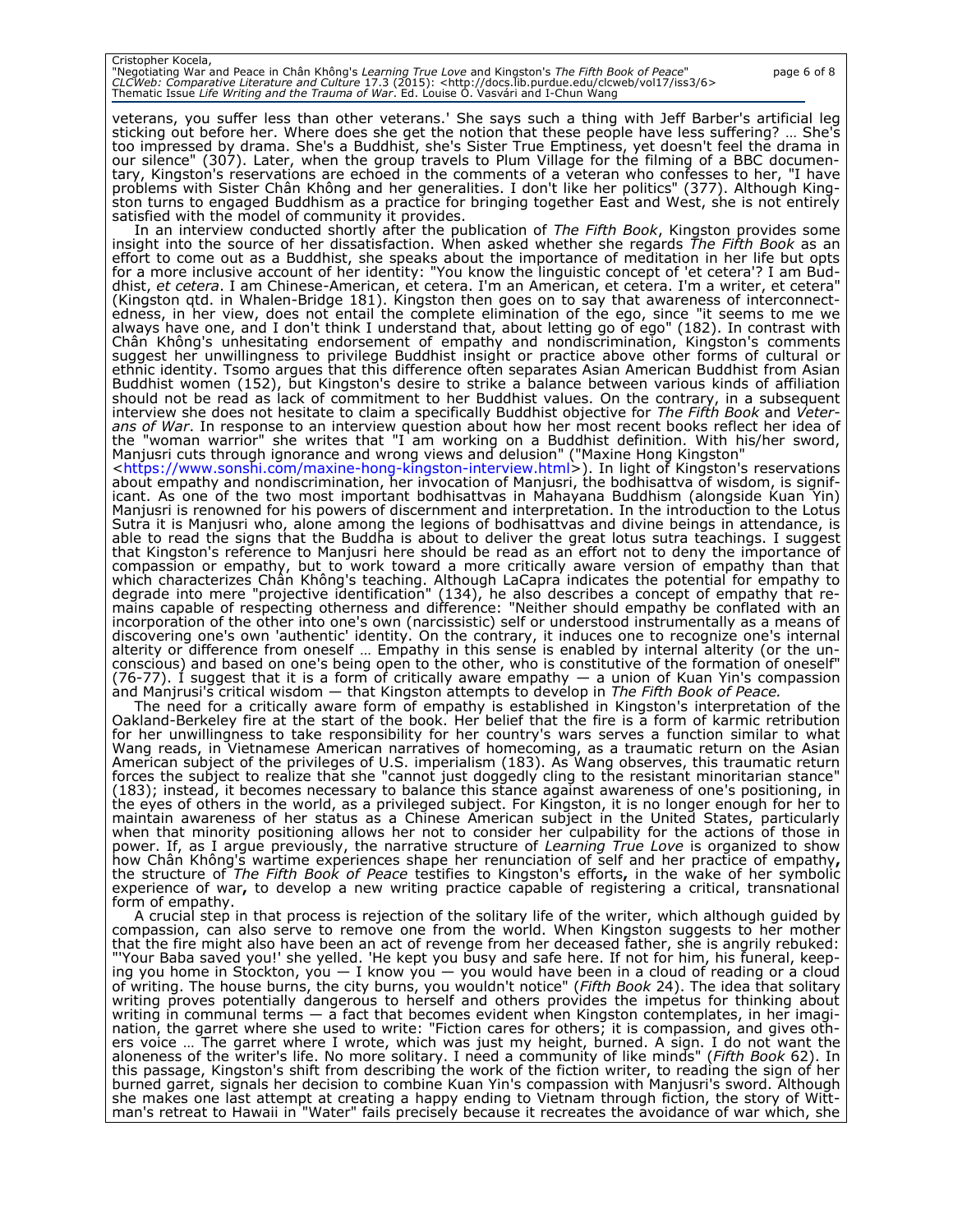#### Cristopher Kocela,

"Negotiating War and Peace in Chân Không's *Learning True Love* and Kingston's *The Fifth Book of Peace*" page 7 of 8<br>*CLCWeb : Comparative Literature and Culture 17.3 (*2015): <http://docs.lib.purdue.edu/clcweb/vol1

believes, caused her "baptism by fire" (McDaniel 63). Whitman's motivation for leaving the United States is to avoid contact with the War in Vietnam: "Butting heads against the escalating war gives it energy. Don't think about it anymore" (65). But it is precisely the need to look at and think about war that motivates Kingston's turn to a genuinely communal form of writing, reading, and teaching in the final section of the memoir.

Ultimately, it is Kingston's supervision of the Veterans Writing Group, consisting of African American, Asian American, and White men and women, that emerges as a form of critical empathy in *The Fifth Book of Peace*. On one level, this group establishes for Kingston a new understanding of her purpose as writer and teacher. Watching the veterans work together, Kingston thinks: "This communication is what I live for. I am accomplishing the purpose of my life: to get each to communicate with each, and all with all. If nothing more happens, today is culmination enough" (*Fifth Book* 340). In contrast to the work of the solitary fiction writer, as Kingston has defined it, her writing about the veterans workshops resists the tendency to imagine the inner lives of her characters; instead, the veterans' perspectives on their wartime experiences, and on one another, are represented directly through the writing they produce for each meeting. By describing her own (often conflicted) role in leading these workshops, Kingston concludes *The Fifth Book* by practicing what Margaretta Jolly calls "critical creative life writing" (878), in which the central focus is reflection on the process and teaching of creative writing itself. In contributing to this genre, Kingston joins other life writers, such as Jane Tompkins and bell hooks, who have employed Buddhist principles in the development of their pedagogy. hooks in particular insists, like Kingston, on empathy and meditation without thereby demanding the relinquishment of identity, and even credits Thich Nhat Hahn with providing "a way of thinking about pedagogy which emphasized wholeness, a union of mind, body, and spirit" (*Teaching* 14). For Kingston, critical creative life writing allows her not only to theorize connections between meditation, community, and composition practice, but also to construct a vision of community in which the elaboration of different cultural, ethnic, and ideological perspectives plays an essential part. As Shounan points out, Kingston presents peace as an ongoing work in progress that requires frequent exposure to new cultural viewpoints (120) including those of North Vietnamese veterans, U.S. peace activists, and other writers. In contrast with Chân Không's ability to get "in the skin" of her interlocutors, Kingston portrays empathy as, in part, an ability to identify and bring together those most able to establish dialogue on potentially divisive issues. Citing one of the many guest speakers she invites to the workshops, Kingston writes: "'We were a bunch of dumb kids. The Vietnamese too, a bunch of dumb kids…' Larry, a veteran of Viet Nam, can say such things, which I want to say but do not have the authority to say" (*Fifth Book* 291).

In conclusion, despite the differences that separate Kingston from Chân Không on the subject of empathy, Kingston's critical creative life writing, like Chân Không's spiritual autobiography, still affirms the truth of interbeing. Late in *Learning True Love* Chân Không provides a hopeful vision of immigration as a path to peace and cultural tolerance: "For the first time I can see that Vietnam is not just the small dragon-shaped country on the South China Sea. It is now the whole world, extending from the Americas to Europe, and all the way down to Australia" (228). It is difficult to imagine Kingston invoking the global spread of US-American culture as a corresponding image of transnational community. Instead, she portrays the Veterans Writing Group and her own writing about it as an effort to "to show the world a multicultural, multiracial America. Every time we go to war, we're in schizophrenic agony. Whoever the enemy is, they're related to us" (*Fifth Book* 361). Where Chân Không offers a vision of interbeing defined by nondiscrimination, Kingston insists on global connections without letting go of racial and cultural difference.

#### **Works Cited**

"*Anattalakkhana Sutta* / *Pañcavaggi Sutta* / The Discourse on the Not-self Characteristic / Five Brethren." *The Connected Discourses of the Buddha: A Translation of the Samyutta Nikaya*. By Bhikku Bhodi. Somerville: Wisdom P, 2000. 901-02.

Bhushan, Nalini, and Abraham Zablocki. "Introduction: Authenticity in the Context of Transformation." *TransBuddhism: Transmission, Translation, Transformation*. Ed. Nalini Bhushan, Jay L. Garfield, and Abraham Zablocki. Amherst: U of Massachusetts P, 2009. 1-17.

Chân Không, Sister. *Learning True Love: Practicing Buddhism in a Time of War.* Berkeley: Parallax, 2007.

Chong, Denise. *The Girl in the Picture: the Story of Kim Phuc, the Photograph, and the Vietnam War.* Harmondsworth: Penguin, 2000.

Dahbour, Omar. "Hegemony and Rights: On the Liberal Justification for Empire." *Exceptional State: Contemporary U.S. Culture and the New Imperialism*. Ed. Ashley Dawson and Malini Johar Schueller. Durham: Duke UP, 2007. 105-30.

Davis, Rocío G. "The Self in the Text versus the Self as Text: Asian American Autobiographical Strategies." *Asian American Literary Studies*. Ed. Guiyou Huang. Edinburgh: Edinburgh UP, 2005. 41-63. Hayslip, Le Ly. *Child of War, Woman of Peace*. New York: Doubleday, 1993.

hooks, bell. *Teaching to Transgress: Education as the Practice of Freedom*. London: Routledge, 1994.

Huang, Yunte. *Transpacific Imaginations: History, Literature, Counterpoetics*. Cambridge: Harvard UP, 2008.<br>Janette, Michele. "Introduction: 'Nam' No Longer." *My Viêt: Vietnamese American Literature in English, 1962-*

*Present.* Ed. Michele Janette. Honolulu: U of Hawaii P, 2011. ix-xxvii.

Jolly, Margaretta. "Life Writing as Critical Creative Practice." *Literature Compass* 8.12 (2011): 878-89. Khema, Ayya. *I Give You My Life: The Autobiography of a Western Buddhist Nun*. Trans. Sherab Chödzin Kohn. Boston: Shambhala P, 1998.

Kingston, Maxine Hong. "Introduction." *Learning True Love: Practicing Buddhism in a Time of War.* By Sister Chân Không. Berkeley: Parallax, 2007.

Kingston, Maxine Hong. *The Fifth Book of Peace*. New York: Vintage, 2003.

Kingston, Maxine Hong, ed. *Veterans of War, Veterans of Peace.* Kihei: Koa, 2006.